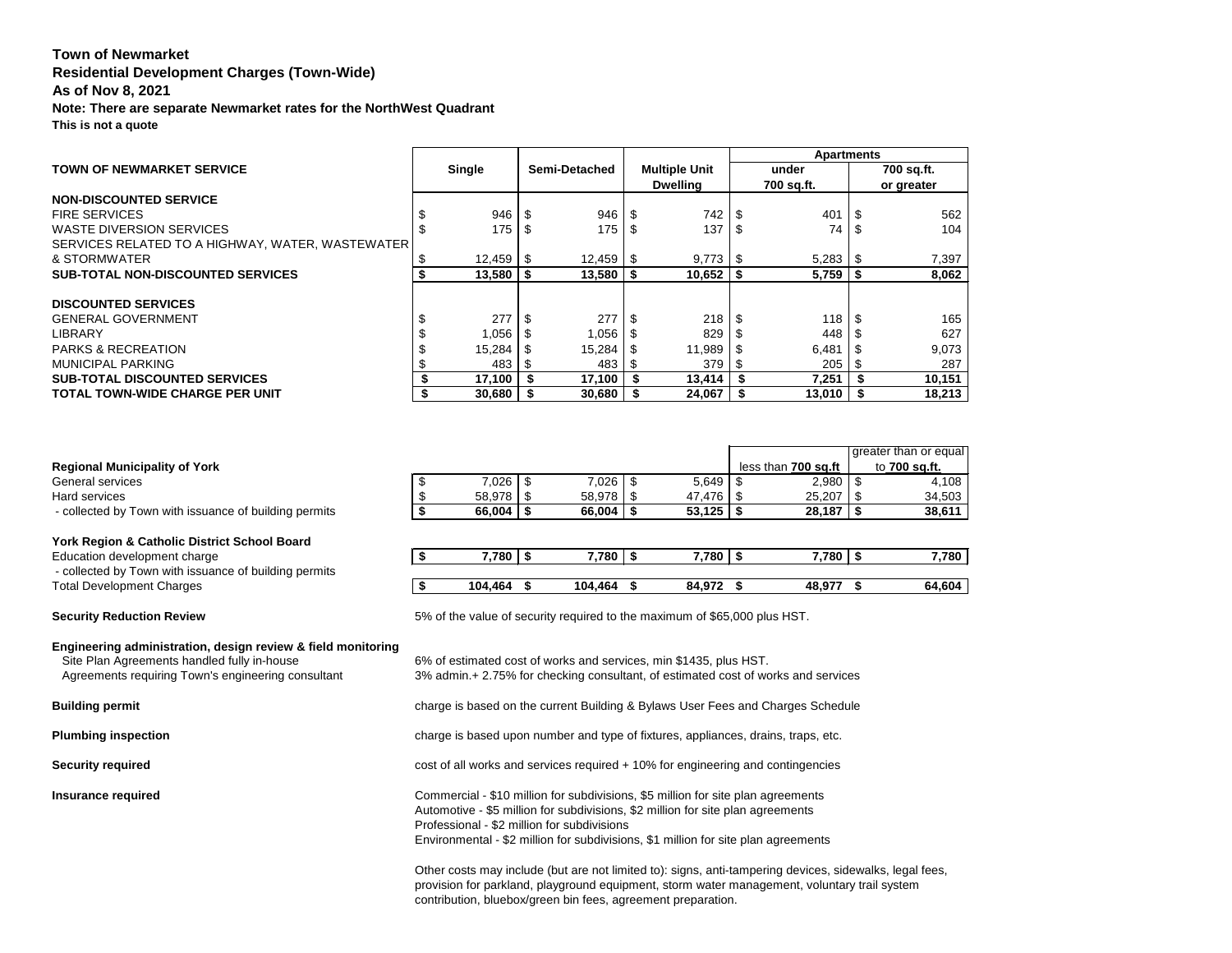# **Town of Newmarket Non-Residential Development Charges (Town-Wide) As of July 1, 2021 Note: There are separate Newmarket rates for the NorthWest Quadrant This is not a quote**

| <b>TOWN OF NEWMARKET SERVICE</b>           | Industrial/Office    |      | <b>Commercial</b>                   | Hotel |                | Industrial/Office    |                   | <b>Commercial</b>                    |      | Hotel |
|--------------------------------------------|----------------------|------|-------------------------------------|-------|----------------|----------------------|-------------------|--------------------------------------|------|-------|
|                                            | <b>Institutional</b> |      | & Retail                            |       |                | <b>Institutional</b> |                   | & Retail                             |      |       |
| <b>NON-DISCOUNTED SERVICE</b>              |                      |      | per square foot of gross floor area |       |                |                      |                   | per square metre of gross floor area |      |       |
| <b>FIRE SERVICES</b>                       |                      |      | 0.46                                |       |                |                      | 4.98 <sup>5</sup> | 4.98                                 |      |       |
| WASTE DIVERSION SERVICES                   |                      |      |                                     |       |                |                      |                   |                                      |      |       |
| SERVICES RELATED TO A HIGHWAY, WATER,      |                      |      |                                     |       |                |                      |                   |                                      |      |       |
| WASTEWATER & STORMWATER                    | 6.06                 | - 35 | 6.06                                |       |                | 65.18 \$             |                   | 65.18                                | - \$ |       |
| <b>SUB-TOTAL NON-DISCOUNTED SERVICES</b>   | 6.52                 |      | 6.52                                |       |                | 70.16 \$             |                   | 70.16                                |      |       |
| <b>DISCOUNTED SERVICES</b>                 |                      |      |                                     |       |                |                      |                   |                                      |      |       |
| <b>GENERAL GOVERNMENT</b>                  | 0.13                 |      | 0.13                                |       |                |                      | 1.43 <sup>5</sup> | 1.43                                 |      |       |
| LIBRARY                                    |                      |      |                                     |       |                |                      |                   |                                      |      |       |
| <b>PARKS &amp; RECREATION</b>              |                      |      |                                     |       |                |                      |                   |                                      |      |       |
| MUNICIPAL PARKING                          | 0.23                 |      | 0.23                                |       |                | 2.51                 |                   | 2.51                                 |      |       |
| <b>SUB-TOTAL DISCOUNTED SERVICES</b>       | 0.37                 |      | 0.37                                |       |                | 3.94                 |                   | 3.94                                 |      |       |
| TOTAL TOWN-WIDE CHARGE PER UNIT OF MEASURE | $6.88$   \$          |      | 6.88                                |       | $\blacksquare$ | $74.09$ \\$          |                   | 74.09                                |      |       |
|                                            |                      |      |                                     |       |                |                      |                   |                                      |      |       |

## **Regional Municipality of York**

Regional development charge **\$ 24.31 \$ 58.50 \$ 11.44 \$ 261.68 \$ 629.67 \$ 123.15** (collected by Town with issuance of building permits)

### **York Region & Catholic District School Board**

**Education development charge** (collected by Town with issuance of building permits)

### **Engineering review and inspection deposit**

| $\bullet$<br>-13 | ົດຂ<br>ن ے ر<br>- 8 | ົດຂ<br>53. ا<br>-11 | -0 | 3.45<br>$\sim$ 12 | $\Lambda$ F<br>ın<br>- 11<br>ູ |  |
|------------------|---------------------|---------------------|----|-------------------|--------------------------------|--|

**Security Reduction Review 5% of the value of security required to the maximum of \$65,000, plus HST.** 

Site Plan Agreements handled fully in-house 6% of estimated cost of works and services, min \$1,435.00, plus HST. Agreements requiring Town's engineering consultant 3% admin.+ 2.75% for checking consultant , of estimated cost of works and services

**Building permit Example 2 Charged is based on the current Building & Bylaws User Fees and Charges Schedule** 

**Plumbing inspection** charge is based upon number and type of fixtures, appliances, drains, traps, etc.

**Security required** Security required cost of all works and services required + 10% for engineering and contingencies

**Insurance required Insurance required** Commercial - \$10 million for subdivions, \$5 million for site plan agreements Automotive - \$5 million for subdivions, \$2 million for site plan agreements Environmental - \$5 million for subdivisions, \$1 million for site plan agreements

> Other costs may include (but are not limited to): signs, anti-tampering devices, sidewalks, legal fees, provision for parkland, playground equipment, storm water management, voluntary trail system contribution, bluebox/green bin fees, agreement preparation.